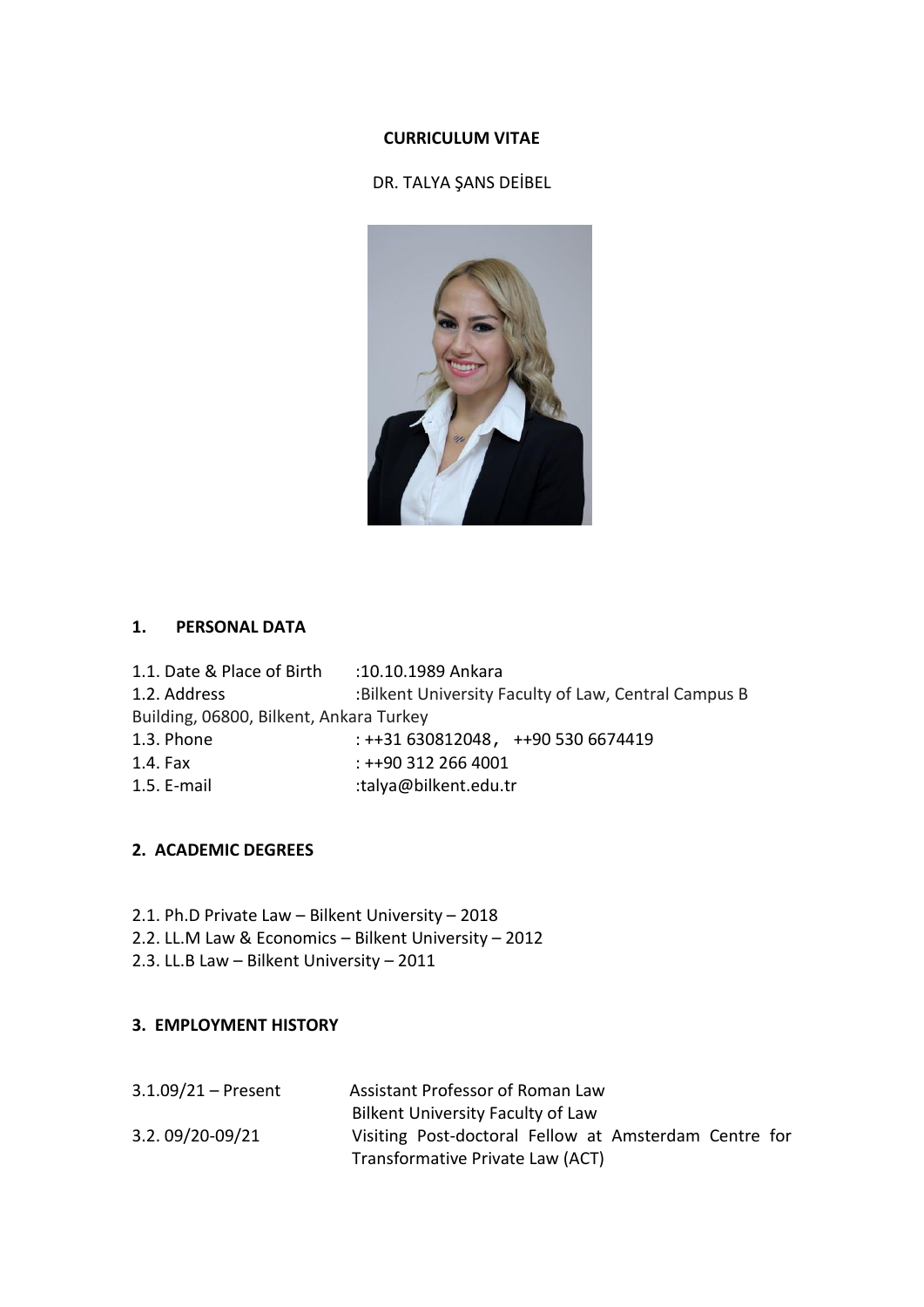| 3.3.01/20-09/20    | Visiting Post-doctoral Researcher at Hamburg MPI for                                                  |
|--------------------|-------------------------------------------------------------------------------------------------------|
| 3.4.08/19-01/20    | Comparative and International Private Law<br>Visiting Post-doctoral Researcher at Oxford Institute of |
|                    | European and Comparative Law                                                                          |
| 3.5.05/19-08/19    | Visiting Post-doctoral Researcher at UNIDROIT Institute/La                                            |
|                    | Sapienza University Rome                                                                              |
| 3.6 2/13-07/20     | <b>Research Assistant</b>                                                                             |
|                    | Bilkent University, Department of Law                                                                 |
| $3.7.10/15 - 2/16$ | <b>Visiting Researcher</b>                                                                            |
|                    | Ludwig Maximilians Universität München                                                                |
| 3.8.10/11-10/12    | Intern Lawyer                                                                                         |
|                    | Ankara Bar Association                                                                                |
| 3.9.02/11          | Intern                                                                                                |
|                    | The Turkish Competition Authority                                                                     |
| 3.10.02/11         | Intern                                                                                                |
|                    | The Capital Markets Board of Turkey                                                                   |
|                    |                                                                                                       |

## **4. HONORS, SCHOLARLY AND PROFESSIONAL DUTIES AND ACHIEVEMENTS**

- 4.1. Nordic Summer University International Board Member- 2021
- 4.2. Nordic Summer University International Board Member-Deputy Chair- 2020
- 4.3. Nordic Summer University International Deputy Board Member-Summer 2019

4.4. Willem Vis Moot International Commercial Arbitration, Arbitrator, Vienna - 2019/20

4.5. Highest GPA in the Doctoral Program, *Summa Cum Laudae,* Bilkent University Faculty of Law 2012-2018

4.6. Highest GPA in the LL.M. Program on Law and Economics, *Summa Cum Laudae,*  Bilkent University Faculty of Law 2011-2012

4.7. Best Essay Contest 2<sup>nd</sup> Prize in Social and Political Philosophy 2008

## **5. MEMBERSHIP**

- 5.1. Société Internationale 'Fernand de Vissher' pour l'Histoire desdroitsde l'Antiquité (SIHDA)
- 5.2. NSU (Nordic Summer University)
- 5.3. UNIDROIT Alumni Association
- 5.4. ESIL European Society of International Law

## **6. CURRENT RESEARCH INTEREST(S)**

- 6.1. Roman Law
- 6.2. Comparative Private Law
- 6.3. Law and Technology
- 6.4. Legal Philosophy
- 6.5. Law & Economics